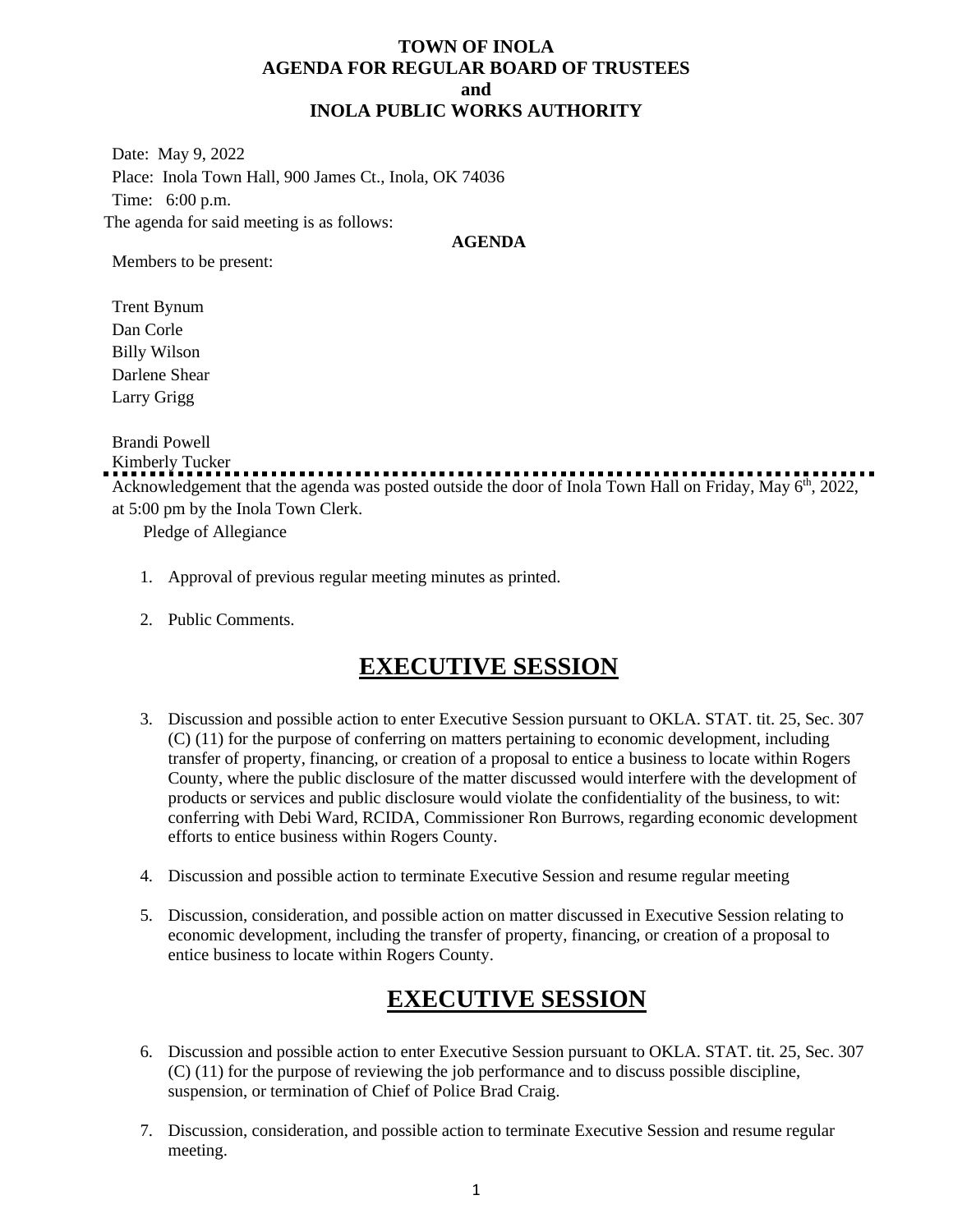# 8. Discussion, consideration, and action regarding possible discipline, suspension, or termination of Chief of Police Brad Craig.

# **OTHER ITEMS**

- 9. Discussion, consideration, and possible action regarding contract with A-1-A Services. (DC)
- 10. Library Report.

<u>. . . . . . . . . . . . . .</u>

- 11. Discussion, consideration, and possible action to approve Library Fiscal Year Budget. (MC)
- 12. Discussion, consideration, and possible action to approve document workflow for EPIC Office Solutions. (BW)
- 13. Discussion, consideration, and possible action to adopt Revocation of Easement Dedication covering the westerly ten (10) feet of Lot Nine (9) in Block Fifteen (15) of the original Town of Inola (adjacent to RCB Bank). (TD)
- 14. Discussion, consideration, and possible action on adding: Section 405 c) Inspections of Improvement, to the Inola Subdivision Regulations. (JL)

<u>. . . . . . . . . . . . . . . .</u>

**STREET, PARK, AND CEMETERY**

15. Discussion, consideration, and possible action for road repair at lower end of Green Valley. (DC)

### **POLICE AND FIRE**

- 16. Discussion, consideration, and possible action to give Officer JT Kinsinger one dollar per hour pay increase for CLEET Certification. Effective May 3, 2022. (BC)
- 17. Discussion, consideration, and possible action to hire police and fire clerk. (BC)

# **FINANCE AND AUDIT**

- 18. Motion to go into PWA.
- 19. Return from PWA.
- 20. Approval of purchase orders as initialed.

# **MAYOR'S COMMENTS**

21. Motion to adjourn.